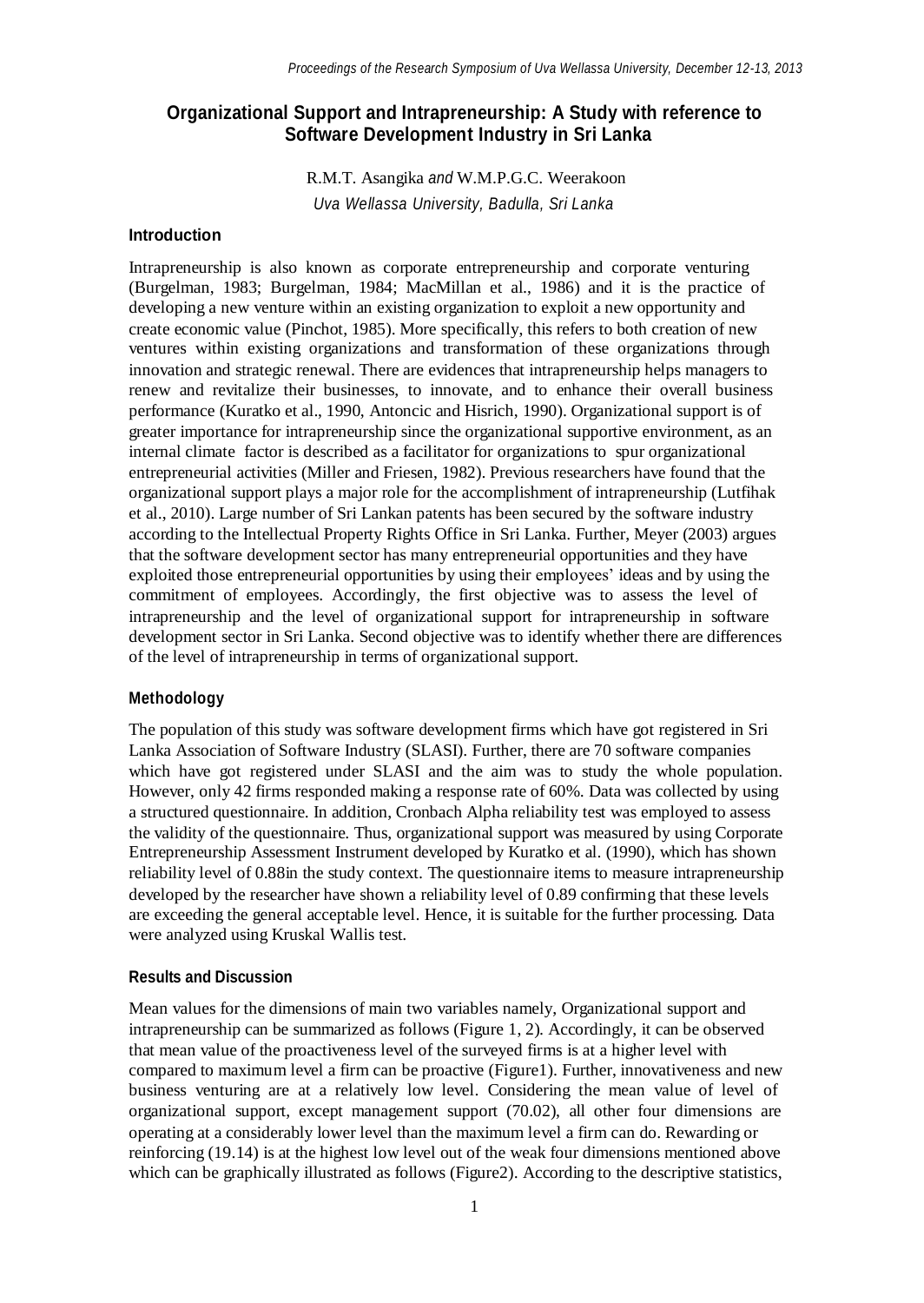it was found that nearly 64.3% of the sample (27 firms) was accounting for low intrapreneurship level and the rest 35.7% of the sample (15 firms) showing a high level of intrapreneurship.



Figure 1. Level of Intrapreneurship Figure 1. Level of Organizational Support

Table 1 differentiates the firms, which have a high level of intrapreneurship from the firms that have a low level of intrapreneurship in terms of five dimensions of organizational support.

|                  |      | Management<br>Support % |      | Work<br>Discretion<br>$\frac{0}{0}$ |      | Rewards/<br>Reinforcement<br>$\frac{0}{0}$ |      | Time<br>Availability<br>$\frac{0}{0}$ |      | Organizational<br>Boundaries % |      |
|------------------|------|-------------------------|------|-------------------------------------|------|--------------------------------------------|------|---------------------------------------|------|--------------------------------|------|
|                  |      | χÓ                      | High | χÓ                                  | High | ŠΥ                                         | High | δŃ                                    | High | $\sum_{i=1}^{\infty}$          | High |
| Intrapreneurship | Low  | 59.7                    | 40.7 | 55.6                                | 44.4 | 70.4                                       | 29.6 | 44.4                                  | 55.6 | 51.9                           | 48.1 |
|                  | High | 33.3                    | 66.6 | 33.3                                | 66.7 | 33.3                                       | 66.7 | 26.7                                  | 73.3 | 33.3                           | 66.7 |

Table 1. Classification of firms in terms of levels of intrapreneurship and organizational support dimensions (% of firms).

Source - Field Survey 2012

Accordingly, the most salient characteristic is that out of the firms which have been classified as high intrapreneurial firms, most of the firms are showing high level in all the five dimensions. More specifically,  $\frac{3}{4}$  of high intrapreneurship firms are the firms with high time availability (73.3%) while in all other four dimensions, nearly 1/3 of firms are reflecting low ma nagement support, low work discretion, low rewards, and low organizational boundaries. Considering the firms with low intrapreneurship level, majority of the firms are operating with low levels of organizational support dimensions except in the case of time availability. In relation to time availability dimension, majority of firms of the low intrapreneurship category are the firms with high time availability (55.6%). Hence, it is clear that there is a kind of a difference in the level of intrapreneurship in terms of organizational support which was statistically verified by employing the Kruskal Wallis test. The results of the Kruskal Wallis test for the differences of level of intrapreneurship in terms of organizational support can be summarized as follows (Table 2).

It is clear that data support for a statistically significant difference  $(P<0.05)$  in level of intrapreneurship in terms of management support, work discretion, reward, and time